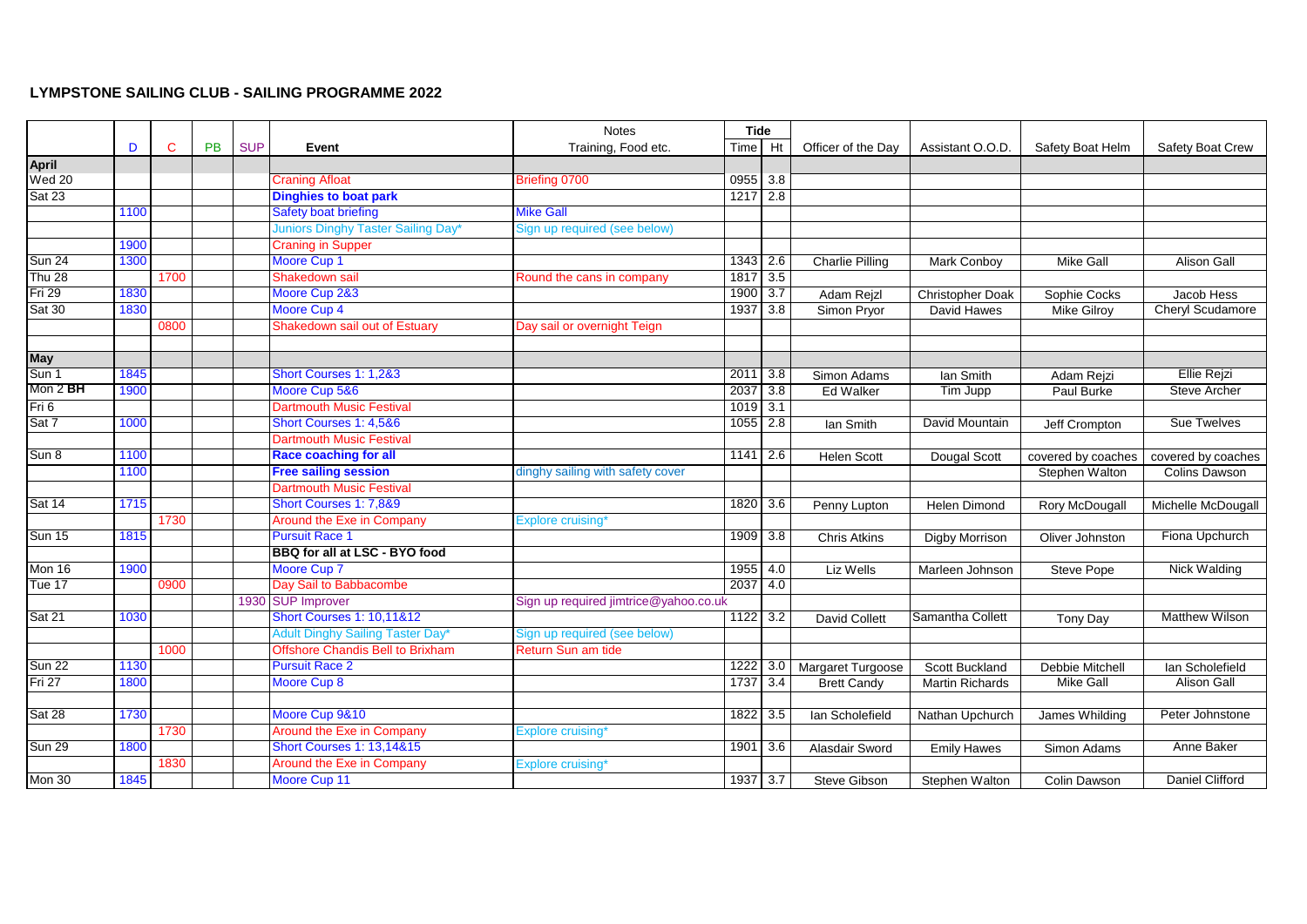| June                       |      |      |      |                                                                 |                                       |            |                  |                               |                        |                         |                        |
|----------------------------|------|------|------|-----------------------------------------------------------------|---------------------------------------|------------|------------------|-------------------------------|------------------------|-------------------------|------------------------|
| Wed 1                      | 1930 |      |      | Moore Cup 12                                                    |                                       | 2041       | 3.7              | Dougal Scott                  | Chris Doak             | Tim Jupp                | Martyn Esau            |
| Thu 2 BH                   | 0900 |      |      | Short Courses 2: 1,2&3                                          |                                       | 0902       | 3.4              | Jim Trice                     | Ann Gail Legge         | Chas McLennan-Wiggin    | Keith Flack            |
| Fri 3 BH                   | 0930 |      |      | Short Courses 2: 4,5&6                                          |                                       | 0934       | $\overline{3.3}$ | Stephen Walton                | Elaine Paul            | Jamie Reeves            | Sue Twelves            |
| Sat 4                      | 0930 |      |      | <b>Pursuit Race 3</b>                                           |                                       | 1007       | $\overline{3.1}$ | <b>Brett Candy</b>            | Gavin Lowery           | <b>Chris Atkins</b>     | Ben Pearson            |
|                            |      | 1000 |      | Jupp Salver - Ore Stone or Bust                                 | <b>Anchor Torbay</b>                  |            |                  |                               |                        |                         |                        |
|                            |      | 1400 |      | <b>English Riviera Torbay Airshow</b>                           |                                       |            |                  |                               |                        |                         |                        |
| Sun 5                      |      | 1400 |      | <b>English Riviera Torbay Airshow</b>                           |                                       | 1043       | 2.9              |                               |                        |                         |                        |
| Sat 11                     | 1600 |      |      | Moore Cup 13                                                    |                                       | 1641       | 3.3              | Jeremy Chew                   | <b>Karol Chew</b>      | <b>Digby Morrison</b>   | Fiona Upchurch         |
| <b>Sun 12</b>              | 1715 |      |      | Moore Cup 14                                                    |                                       | 1741       | 3.5              | <b>Helen Scott</b>            | Fiona Whilding         | Sophie Cocks            | Jacob Hess             |
| Mon $13$                   |      |      |      | <b>Free sailing session</b>                                     | dinghy sailing with safety cover      | 1837       | $\overline{3.8}$ |                               |                        | Simon Pryor             | Claire Belcher         |
| Tue 14                     |      |      |      | Dinner at River Exe Café                                        | 8pm at River Exe Café                 | 1931       | 3.9              |                               |                        |                         |                        |
| Wed $15$                   |      |      |      | <b>RNLI visit</b>                                               |                                       | 2020       | 4.0              |                               |                        |                         |                        |
| Sat 18                     | 0945 |      |      | LSC Regatta Cup (races 1&2)                                     |                                       | 1030       | 3.6              | Alasdair Sword                | Marlene Johnson        | Gavin Lowery            | David Barker           |
|                            |      | 1000 |      | Alternative Offshore Chandis Bell to Brixham Return Sun am tide |                                       |            |                  |                               |                        |                         |                        |
| <b>Sun 19</b>              | 1000 |      |      | <b>SC Regatta Cup (races 3,4&amp;5)</b>                         |                                       | 1120       | 3.4              | Samantha Collett              | Adam Rejzi             | <b>Basil Strickland</b> | <b>Ben Pearson</b>     |
| $\overline{\text{Sat }25}$ | 1600 |      |      | Peters Cup 1&2                                                  |                                       | $1653$ 3.1 |                  | Liz Wells                     | Nathan Upchurch        | Tony Day                | <b>Daniel Clifford</b> |
|                            |      |      |      | 1600 SUP Improver                                               |                                       |            |                  |                               |                        |                         |                        |
| <b>Sun 26</b>              | 1700 |      |      | <b>Squires Cup</b>                                              |                                       | 1743       | 3.3              |                               |                        | <b>Mike Gall</b>        | <b>Alison Gall</b>     |
|                            |      |      |      | BBQ for all at LSC - BYO food                                   |                                       |            |                  |                               |                        |                         |                        |
| Tue 28                     | 1845 |      |      | Short Courses 2: 7,8&9                                          |                                       | 1911 3.6   |                  | Ed Walker                     | Tim Jupp               | Adam Rejzi              | Ellie Rejzi            |
| Wed 29                     | 1900 |      |      | Peters Cup 3                                                    |                                       | 1950       | 3.6              | lan Smith                     | <b>Helen Dimond</b>    | Debbie Mitchell         | <b>Matthew Wilson</b>  |
| July                       |      |      |      |                                                                 |                                       |            |                  |                               |                        |                         |                        |
| Fri 1                      | 1945 |      |      | <b>Pursuit Race 4</b>                                           |                                       |            |                  | 2059 3.6 Chas McLennan-Wiggir | David Hawes            | <b>Mike Gall</b>        | <b>Alison Gall</b>     |
| $\overline{\text{Sat 2}}$  | 0900 |      |      | <b>Short Courses 2: 10,11&amp;12</b>                            |                                       | 0925 3.3   |                  | <b>Charlie Pilling</b>        | Jim Trice              | Oliver Johnston         | Ben Pearson            |
|                            |      |      |      | Adult RYA 1 Course (2 day)*                                     | Sign up required (see below)          |            |                  |                               |                        |                         |                        |
|                            |      | 1000 |      | <b>Darling Cup</b>                                              | <b>Babbacombe or Bust</b>             |            |                  |                               |                        |                         |                        |
|                            |      |      |      | <b>Teignmouth Airshow</b>                                       |                                       |            |                  |                               |                        |                         |                        |
|                            |      |      |      | Evening trip to Turf for a meal                                 | Details tbd                           | 2132 3.6   |                  |                               |                        |                         |                        |
| Sun 3                      | 0930 |      |      | <b>Short Courses 2: 13,14&amp;15</b>                            |                                       | 0959       | 3.2              | Simon Pryor                   | Mark Conboy            | David Hawes             | <b>Emily Hawes</b>     |
|                            |      |      |      | Adult RYA 1 Course (2 day)*                                     | Sign up required (see below)          |            |                  |                               |                        |                         |                        |
|                            |      |      |      | <b>Teignmouth Airshow</b>                                       |                                       |            |                  |                               |                        |                         |                        |
| Sat 9                      | tba  |      |      | Starcross 250th anniversary race                                |                                       | 1443 3.0   |                  |                               |                        |                         |                        |
|                            | 1330 |      |      | <b>Free sailing session</b>                                     | dinghy sailing with safety cover      |            |                  |                               |                        | Steve Gibson            | Chas McLennan-Wiggin   |
| <b>Sun 10</b>              | 1530 |      |      | Peters Cup 4&5                                                  |                                       | 1600       | 3.1              | Simon Adams                   | Christopher Doak       | Mike Gilroy             | Cheryl Scudamore       |
| Fri 15                     |      |      |      | Race coaching for all                                           |                                       | 2058       | 4.2              | Dougal Scott                  | <b>Helen Scott</b>     | covered by coaches      | covered by coaches     |
| Sat 16                     | 0900 |      |      | Short Courses 3: 1,2&3                                          |                                       | 0933       | 3.8              | Penny Lupton                  | <b>Martin Richards</b> | Jeff Crompton           | David Barker           |
|                            |      | 1000 |      | <b>Weekend River Dart Meet</b>                                  | Make your own way                     |            |                  |                               |                        |                         |                        |
| <b>Sun 17</b>              | 0930 |      |      | Peters Cup 6&7                                                  |                                       | 1020       | $\overline{3.7}$ | Marleen Johnson               | Helen Dimond           | Steve Pope              | Peter Johnstone        |
| Sat 23                     | tba  |      |      | <b>Match Racing Championship</b>                                |                                       | 1501       | 2.8              | Ed Walker                     |                        | competitors             | competitors            |
| <b>Sun 24</b>              | 1530 |      |      | Peters Cup 8&9                                                  |                                       | 1609       | 2.9              | Liz Wells                     | Chas McLennan-Wiggin   | <b>Emily Hawes</b>      | Nick Walding           |
|                            |      |      | 1900 | <b>SUP Improver</b>                                             | Sign up required jimtrice@yahoo.co.uk |            |                  |                               |                        |                         |                        |
| Sat 30                     | 1900 |      |      | <b>Pursuit Race 5</b>                                           |                                       | 2047       | 3.7              | Margaret Turgoose             | Daniel Clifford        | <b>Basil Strickland</b> | Steve Archer           |
| <b>Sun 31</b>              | 1945 |      |      | Short Courses 3: 4,5&6                                          |                                       | 0914 3.4   |                  | <b>Brett Candy</b>            | David Hawes            | Tony Day                | Anne Baker             |
|                            |      |      |      | BBQ for all at LSC - BYO food                                   |                                       |            |                  |                               |                        |                         |                        |